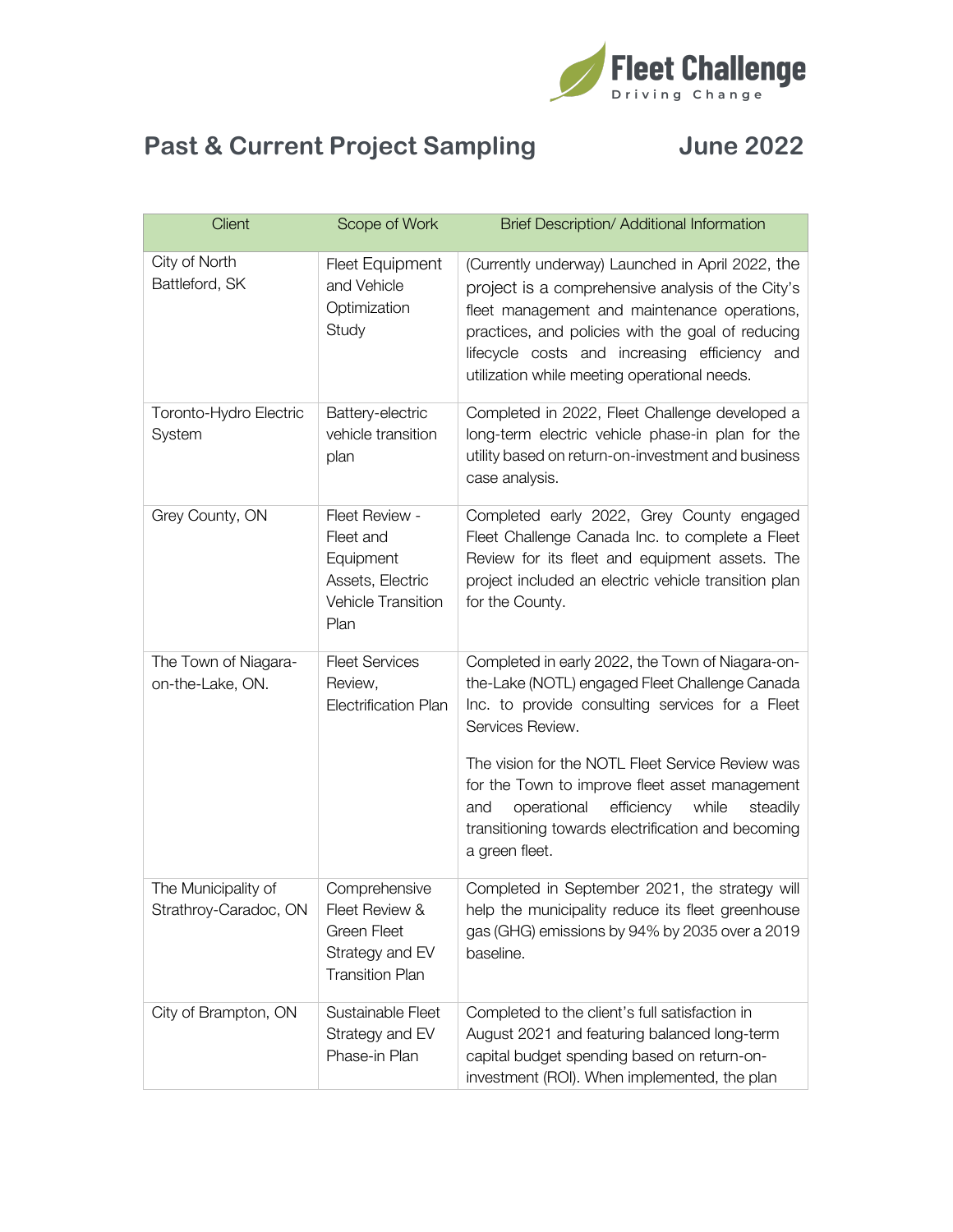

| <b>Client</b>                                                   | Scope of Work                                                                               | Brief Description/ Additional Information                                                                                                                                                                                                                                                                                                                                                                                                |
|-----------------------------------------------------------------|---------------------------------------------------------------------------------------------|------------------------------------------------------------------------------------------------------------------------------------------------------------------------------------------------------------------------------------------------------------------------------------------------------------------------------------------------------------------------------------------------------------------------------------------|
|                                                                 |                                                                                             | will reduce the Brampton fleet's CO2 by 86% by<br>2035 (over base-line year).                                                                                                                                                                                                                                                                                                                                                            |
| City of Hamilton, ON                                            | <b>Green Fleet</b><br>Strategy (2021),<br><b>EV Transition Plan</b>                         | The actions and recommendations prepared by<br>FCC in City of Hamilton Green Fleet Strategy, if<br>fully implemented, have the potential to reduce<br>Hamilton's fleet GHG emissions by more than 90%<br>by 2035.                                                                                                                                                                                                                        |
| Durham Region, ON                                               | <b>Green Fleet</b><br>Strategy and EV<br><b>Transition Plan</b>                             | FCC developed a Green Fleet Strategy for the<br>Region with balanced long-term (to fiscal year<br>2035) capital budgets and operating expenses in<br>step with inflation for the period. The actions<br>recommended in Durham Region's Green Fleet<br>Review and Strategy, if fully implemented, can<br>reduce the Region's fleet GHG emissions by nearly<br>90% by 2035.                                                                |
| City of Hamilton, ON,<br>Office of City Auditor                 | Review of Sub-<br><b>Contractor Fleets</b>                                                  | (Currently underway) Fleet Challenge is completing<br>comprehensive<br>management<br>and<br>safety<br>a<br>practices review of DARTS and sub-contractor<br>fleets for the City Auditor's office.<br>See:<br>https://www.cbc.ca/news/canada/hamilton/darts<br>-accessible-transit-safety-concerns-one-third-<br>taken-off-road-1.6459139                                                                                                  |
| Government of<br>Canada, Natural<br>Resources Canada<br>(NRCan) | <b>Total Cost of</b><br>Ownership (TCO)<br>Web App                                          | FCC and partner Calstart (Pasadena, CA, USA)<br>were engaged by the Government of Canada,<br>Natural Resources Canada, to co-develop a "Total<br>Cost of Ownership" (TCO) Web App that enables<br>fleet managers to evaluate various truck options<br>from standard diesel to renewable and alternate<br>fuels as well as battery-electric and hydrogen fuel<br>cells. The app will soon be released publicly for<br>fleet managers use. |
| Toronto-Hydro Electric<br>System                                | <b>Fleet Vehicle</b><br>Acquisition - Buy<br>Versus Lease<br><b>Versus Rent</b><br>Analysis | Completed in early 2022, in this study Fleet<br>Challenge<br>discounted<br>completed<br>cashflow<br>analysis to determine the lowest costs options of<br>buying, leasing, and renting.                                                                                                                                                                                                                                                   |
| Toronto-Hydro Electric<br>System                                | Key Performance<br><b>Metrics</b>                                                           | Completed in early 2022, in this study Fleet<br>Challenge<br>researched<br>and<br>made<br>recommendations<br>for<br>several<br>performance<br>benchmarks for the utility. As well, FCC prepared                                                                                                                                                                                                                                          |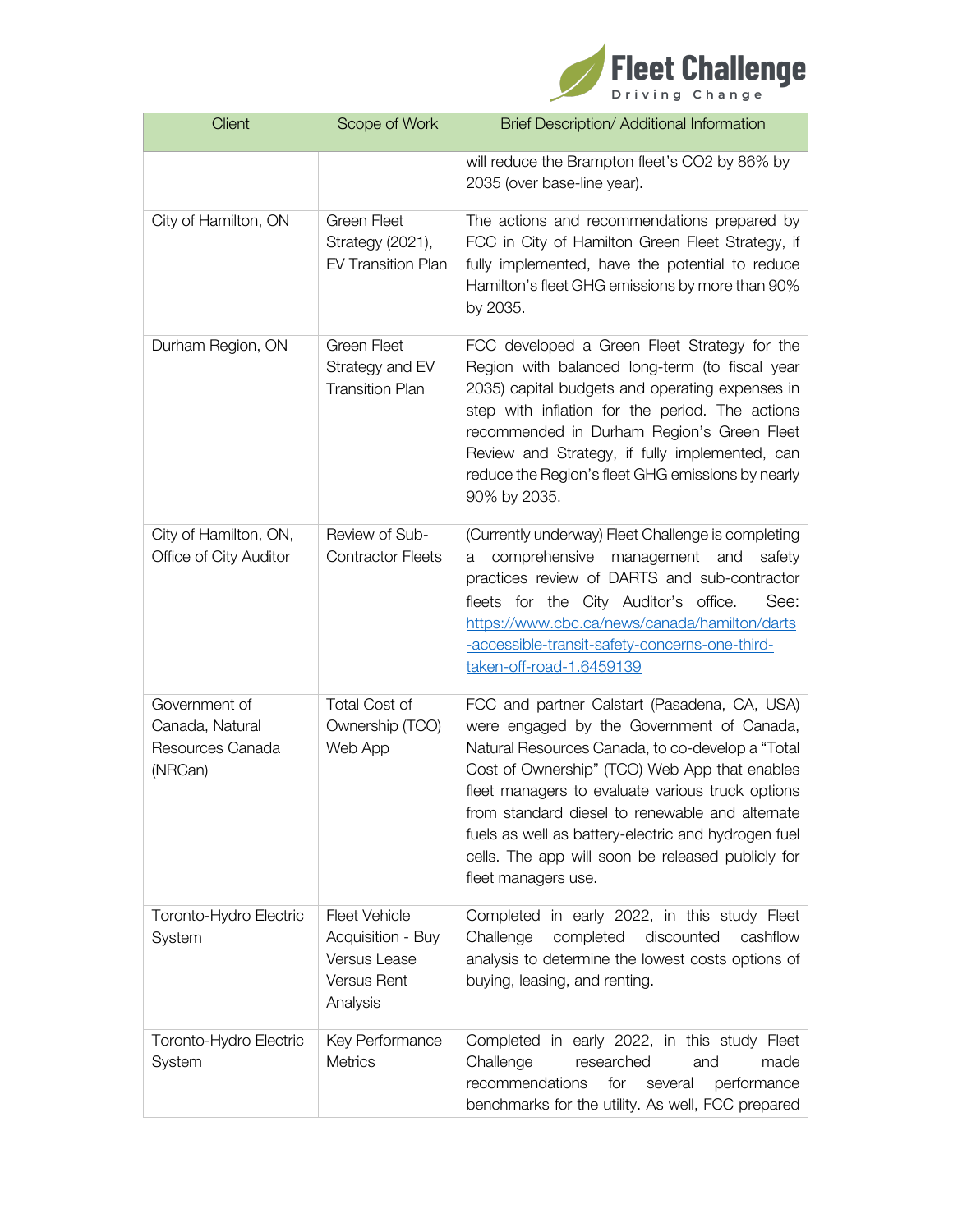

| <b>Client</b>             | Scope of Work                                                       | <b>Brief Description/ Additional Information</b>                                                                                                                                                                                                                     |
|---------------------------|---------------------------------------------------------------------|----------------------------------------------------------------------------------------------------------------------------------------------------------------------------------------------------------------------------------------------------------------------|
|                           | Benchmarking<br>Study                                               | comparisons with several peer electrical utility<br>fleets.                                                                                                                                                                                                          |
| City of Brampton, ON      | Lease versus Buy<br>versus Rent Study                               | In early 2021, our team completed discounted<br>cashflow analysis to determine the lowest cost<br>options of buying, renting, or leasing vehicles for<br>the fleet.                                                                                                  |
| City of Brampton, ON      | Garage Bay and<br><b>Fleet Technician</b><br>Labour Demand<br>Study | The Brampton fleet was space constrained in one<br>of its two garages. FCC was engaged to calculate<br>the number of Fleet Maintenance Technicians and<br>garage service bays required today and in the<br>future given population growth estimates by 2040.         |
| Saskatoon, SK             | <b>Green Fleet</b><br>Assessments (4)<br>(2020)                     | Green Fleet Assessments for four City of<br>Saskatoon sub-fleets                                                                                                                                                                                                     |
| Town of Gander, NL        | Fleet Review and<br>EV Plan (2020)                                  | FCC completed a fleet review and developed an<br>EV phase-in plan for the Town of Gander                                                                                                                                                                             |
| <b>Bison Transport</b>    | <b>Green Fleet</b><br>Assessment                                    | For Bison Transport, one of Canada's largest<br>commercial carriers, FCC completed a Green<br>Fleet Assessment in 2020 and evaluated many<br>ow-carbon options, including fuel-switching and<br>electrification.                                                     |
| The Town of Aurora,<br>ON | Fleet<br>Management<br>Strategy                                     | Comprehensive analysis of Aurora's fleet<br>operations, including lifecycle analysis, long-term<br>capital plan, mechanic's labour and garage bay<br>capacity vs. demand study and a fleet<br>management study.                                                      |
|                           |                                                                     | The plan was presented to Town Council on Nov.<br>17, 2019 and passed/approved on December 2,<br>2019.                                                                                                                                                               |
| The Town of Whitby,<br>ON | Master Fleet Plan                                                   | A comprehensive review of Whitby's fleet<br>operations, including lifecycle analysis, long-term<br>capital plan, mechanic's labour and garage bay<br>capacity vs. demand study and a fleet<br>management best management practices study<br>and a master fleet plan. |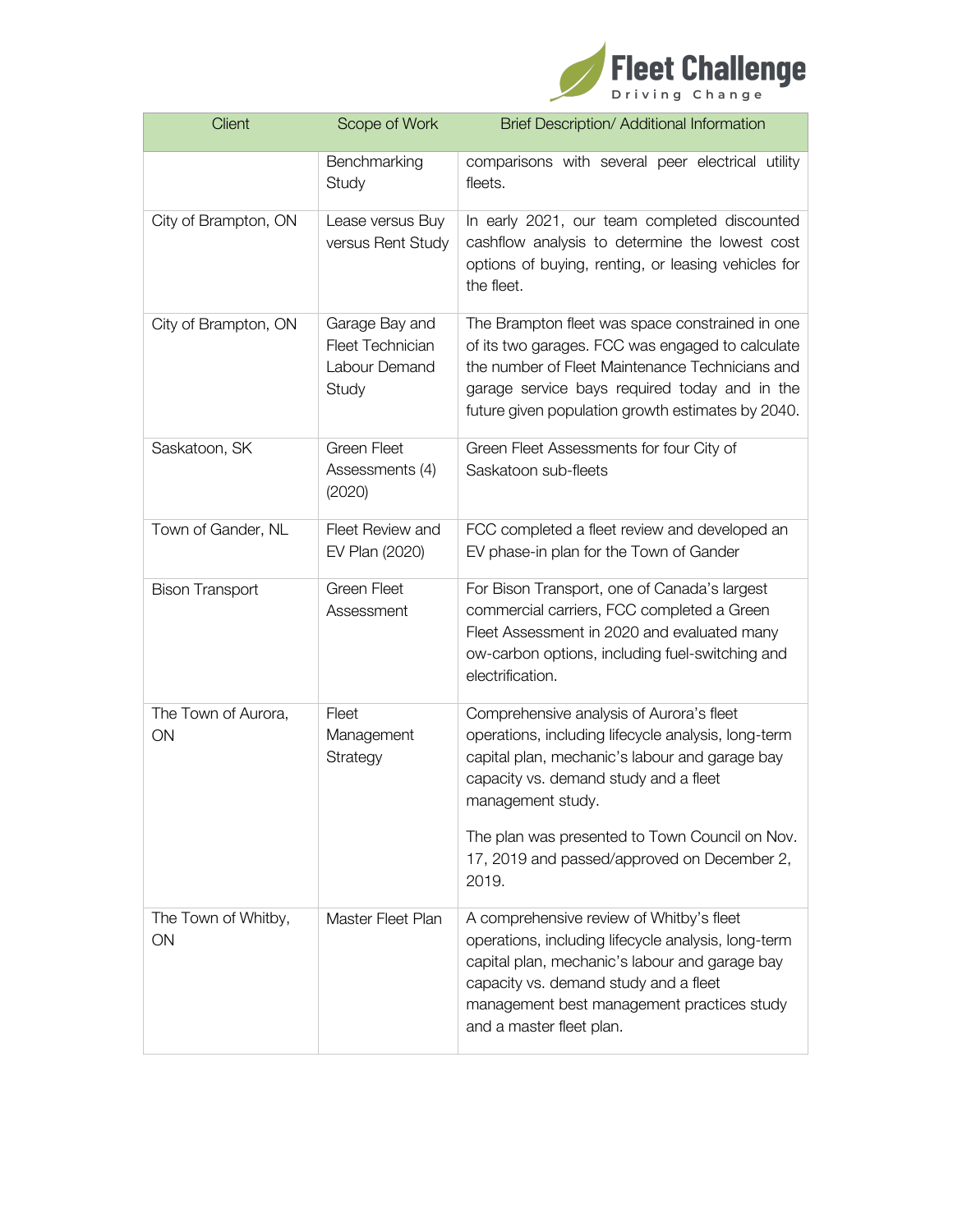

| <b>Client</b>                                                       | Scope of Work                                               | Brief Description/ Additional Information                                                                                                                                                          |
|---------------------------------------------------------------------|-------------------------------------------------------------|----------------------------------------------------------------------------------------------------------------------------------------------------------------------------------------------------|
| City of Brantford, ON                                               | <b>Fleet Energy</b><br>Management<br>Assessment             | A review of Brantford's Public Works and Transit<br>fleets with recommendations for fuel-use<br>reduction and cost-benefit analysis.                                                               |
| City of Greater<br>Sudbury, ON                                      | <b>Fleet Energy</b><br>Management<br>Assessment             | A review of Sudbury's Class 5 to 8 fleet vehicles<br>with recommendations for fuel-use reduction and<br>cost-benefit analysis.                                                                     |
| The Town of Caledon,<br>ON                                          | Life Cycle<br>Analysis Study                                | Economic lifecycle analysis for all vehicle types in<br>the Town of Caledon's fleet (completed Dec.<br>2019                                                                                        |
| The District of<br>Summerland, BC                                   | <b>Green Fleet</b><br><b>Action Plan</b>                    | Comprehensive analysis of Summerland's fleet<br>operations, including lifecycle analysis, long-term<br>capital plan, best management practices review,<br>and a long-term green fleet action plan. |
| Sweeteners Plus,<br>Lakeville, NY                                   | Fleet<br>Management<br>System                               | Needs-analysis, business process review,<br>software assessment and selection,<br>recommendations. Currently underway                                                                              |
| R. Conley Trucking<br>LLC, Elma, NY                                 | Fleet<br>Management<br>System                               | Needs-analysis, business process review,<br>software assessment and selection,<br>recommendations. Currently underway                                                                              |
| The Food Union<br>Group, Republic of<br>Latvia, Northern<br>Europe  | Fleet Lifecycle<br>Analysis                                 | Lifecycle analysis to inform replacement planning.<br>(current project)                                                                                                                            |
| Day and Ross<br>Transportation,<br>Moncton, NB                      | <b>GFAST Fleet</b><br>Assessment<br>(Freight<br>Assessment) | The analysis was completed in October 2019 on<br>time and on budget.                                                                                                                               |
| The Government of<br>Canada, Natural<br>Resources Canada<br>(NRCan) | Canadian Freight<br><b>Industry Analysis</b>                | The analysis was completed in March 2019 on<br>time and budget.                                                                                                                                    |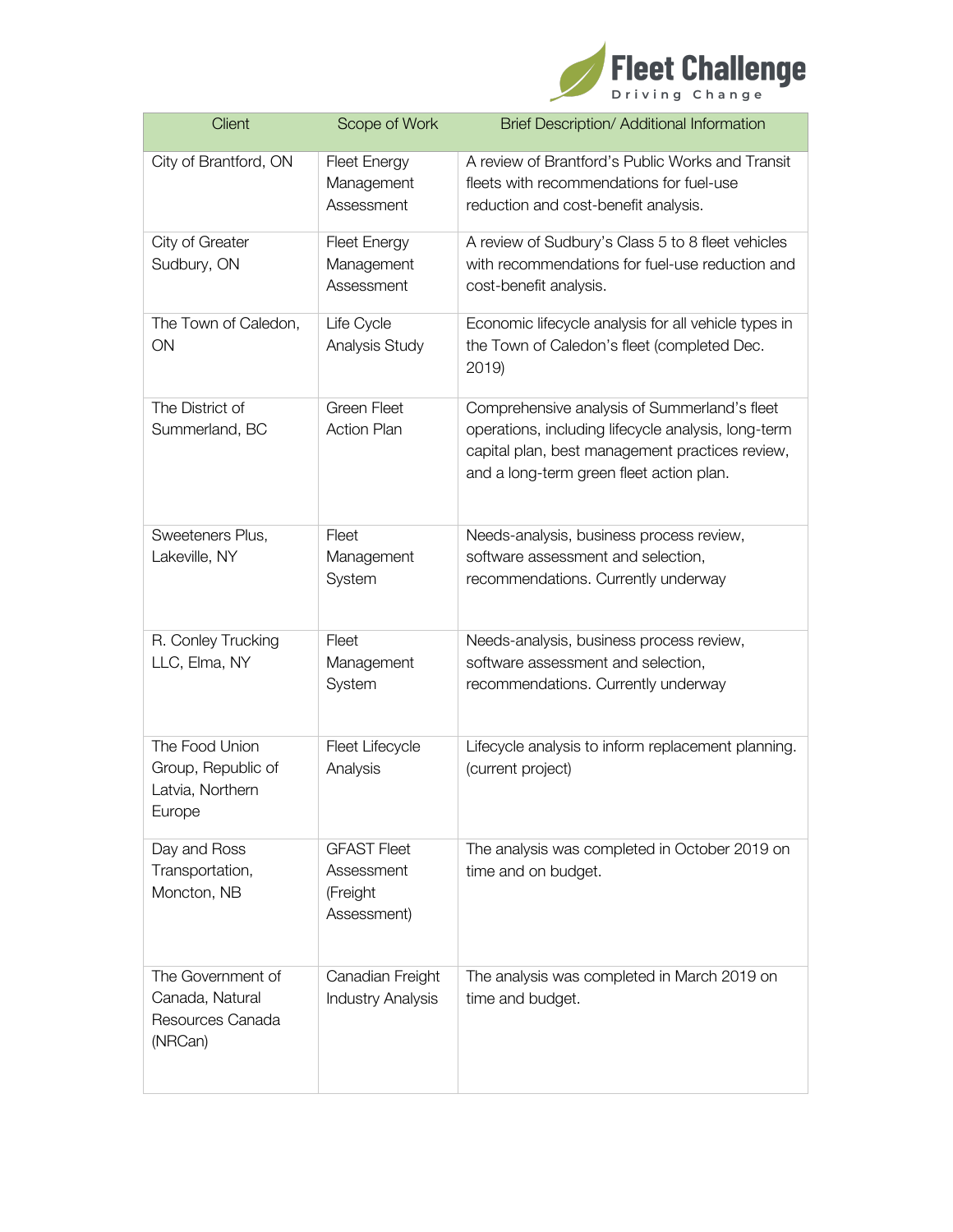

| Client                                                              | Scope of Work                                                                                                                                     | Brief Description/ Additional Information                                                                                                                                                                                                                                 |
|---------------------------------------------------------------------|---------------------------------------------------------------------------------------------------------------------------------------------------|---------------------------------------------------------------------------------------------------------------------------------------------------------------------------------------------------------------------------------------------------------------------------|
| Armour Transportation,<br>Moncton, NB                               | <b>GFAST Fleet</b><br>Assessment<br>(Freight<br>Assessment)                                                                                       | Data received from the client and processed by<br>FCC via GFAST.                                                                                                                                                                                                          |
| The Town of Enfield,<br>Connecticut, USA                            | Fleet Review, FAR<br>Analysis and<br>Long-Term<br>Capital Plan                                                                                    | The work was successfully completed, and<br>Enfield accepted the final report.                                                                                                                                                                                            |
| The Region of Peel, ON                                              | Long-Term (to the<br>year 2050) Green<br>Fleet Plan                                                                                               | The Peel project was successfully completed on-<br>time and on-budget.                                                                                                                                                                                                    |
| The Government of<br>Canada, Natural<br>Resources Canada<br>(NRCan) | The Potential for<br><b>Fuel Efficiency</b><br>Savings in<br>Canadian<br><b>Trucking Fleets</b>                                                   | Completed as planned on-time, on-budget                                                                                                                                                                                                                                   |
| <b>NW Natural Gas</b><br>Company, Portland,<br>Oregon               | Fleet Review and<br>Long-Term Low<br>Carbon Strategy                                                                                              | The 2018 project included a Fleet Analytics<br>Review (FAR), Best Management Practices<br>Review (BMPR), Life Cycle Analysis (LCA) and<br>Long-Term Capital Budget plan.                                                                                                  |
| City of Vaughan, ON                                                 | Fleet Review,<br>long-term capital<br>budgeting 2017-<br>2021 and 2018-<br>2022, develop<br>vehicle<br>specifications and<br>life cycle analysis. | City of Vaughan employs FCC's FAR analysis in<br>its annual capital budget planning. Vaughan also<br>plans vehicle & equipment replacements based<br>on FCC's LCA recommendations.<br>FCC now regularly prepares detailed<br>specifications for Vaughan RFQs and tenders. |
| Greater Toronto Airport<br>Authority (GTAA), ON                     | Various projects                                                                                                                                  | FC completed a detailed analysis of the<br>cost/benefits and ROI for the Total Fleet Plan,<br>which was adopted by GTAA senior<br>management.                                                                                                                             |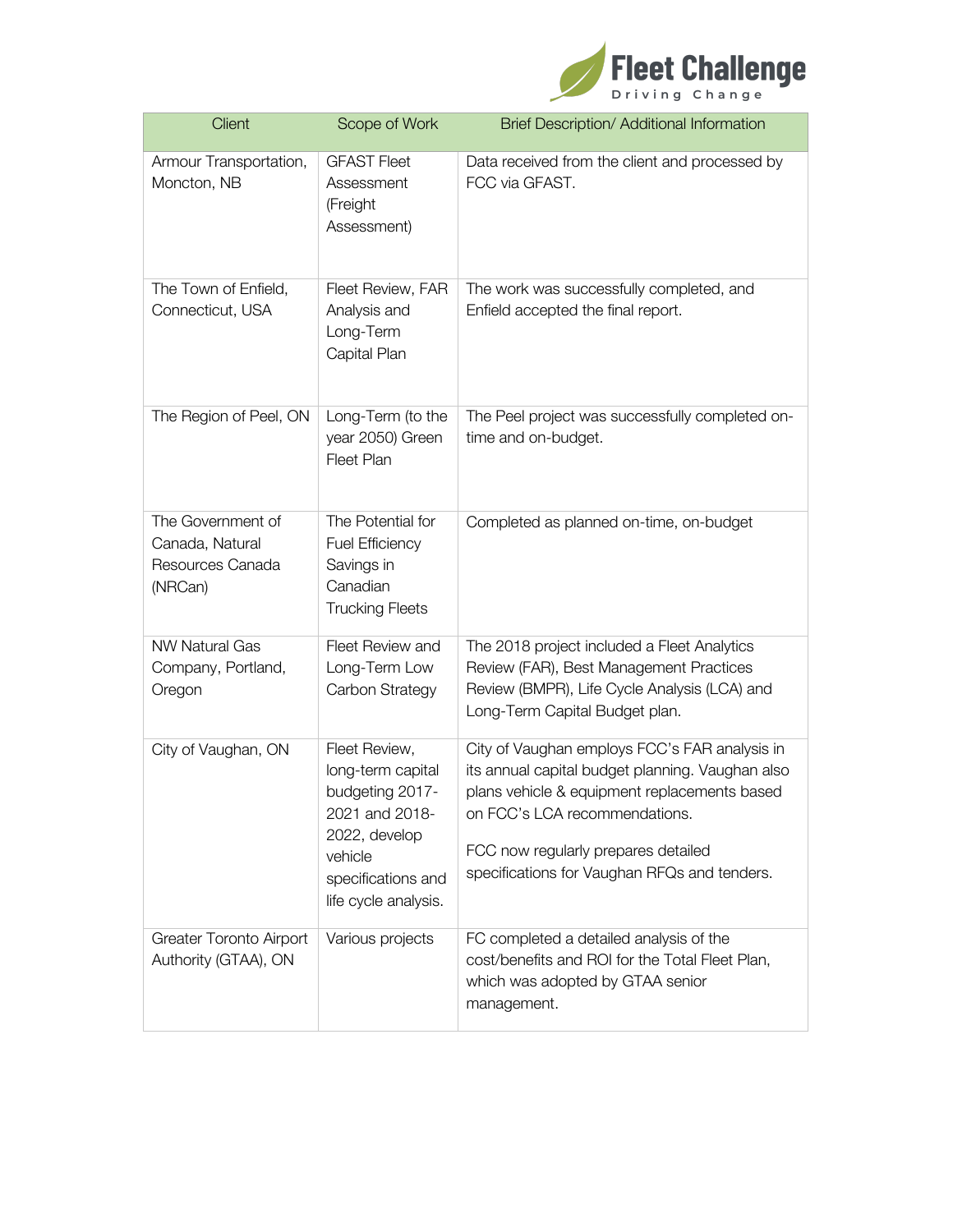

| <b>Client</b>                                                       | Scope of Work                                                                                                                   | Brief Description/ Additional Information                                                 |
|---------------------------------------------------------------------|---------------------------------------------------------------------------------------------------------------------------------|-------------------------------------------------------------------------------------------|
| The Government of<br>Canada, Natural<br>Resources Canada            | Green Freight<br>Assessment<br>Program (GFAP)<br>framework and<br>Green Freight<br>Assessment<br>Software Tool<br>(GFAST)       | The GFAP program was successfully launched in<br>April 2018 and re-launched in May 2019.  |
| <b>Titanium Logistics</b>                                           | GFAST (beta test)                                                                                                               | GFAST was completed to the client's full<br>satisfaction.                                 |
| The Province of<br>Ontario, Canada<br>Ministry of<br>Transportation | Green<br>Commercial<br>Vehicle Program<br>(GCVP)                                                                                | The initial Fleet Challenge GCVP was successfully<br>launched by the Province of Ontario. |
| The Municipality of<br>Middlesex Centre                             | <b>Fleet Baseline</b><br>Data Review, Best<br>Management<br>Practices Review,<br>Life Cycle<br>Analysis and<br>Green Fleet Plan | Completed successfully.                                                                   |
| Winnipeg Airport<br>Authority (WAA)                                 | <b>Fleet Baseline</b><br>Data Review, Best<br>Management<br>Practices Review,<br>Life Cycle<br>Analysis                         | The WAA fleet project was successfully<br>completed.                                      |
| The County of Oxford                                                | <b>Fleet Baseline</b><br>Data Review, Best<br>Management<br>Practices Review,<br>Life Cycle<br>Analysis                         | The project was approved by City Council<br>directive and target for 2019                 |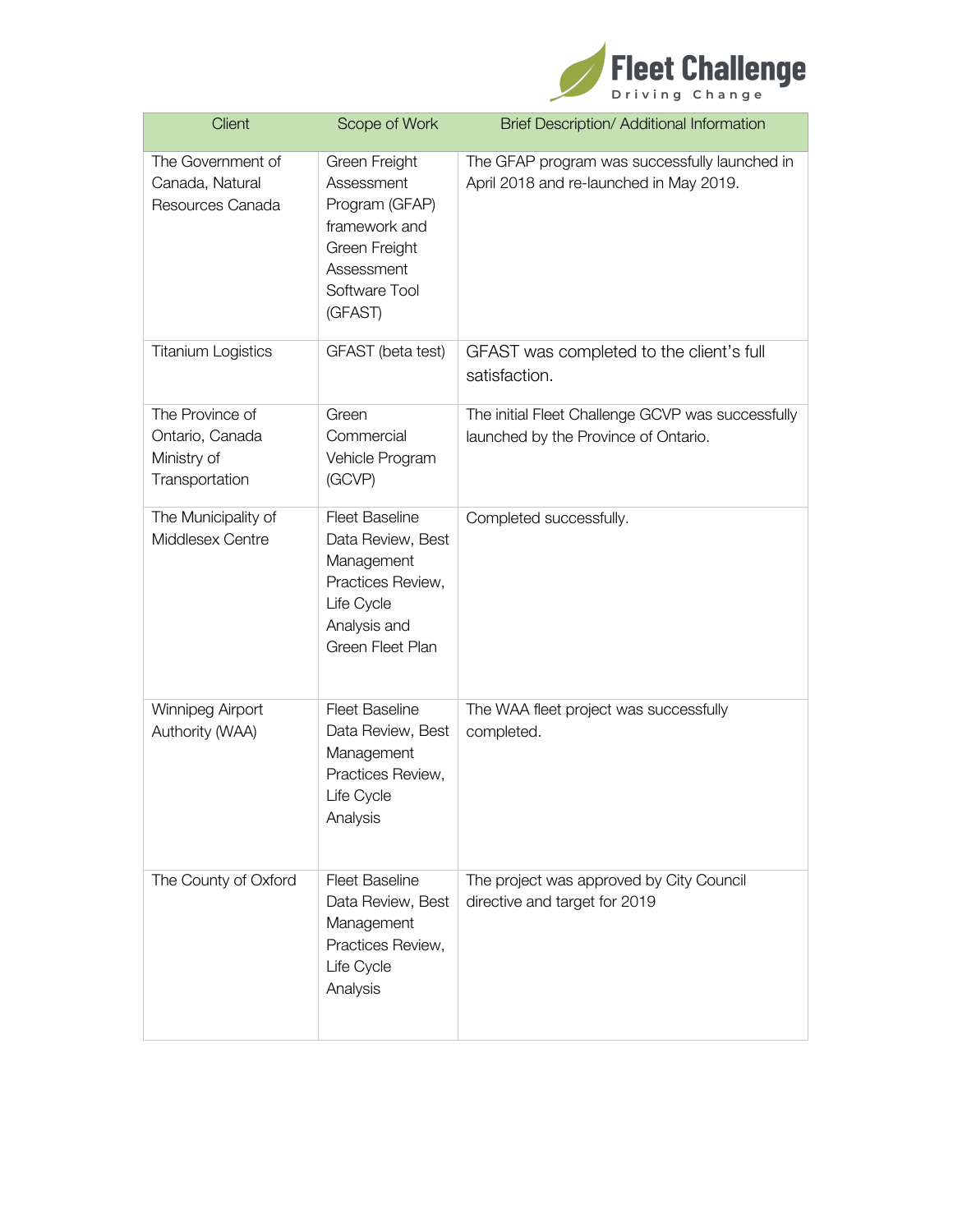

| <b>Client</b>                                                                         | Scope of Work                                                                                                                                                                                                                                            | Brief Description/ Additional Information                                                                                                                                                                                                                                                                                                                                                                                                         |
|---------------------------------------------------------------------------------------|----------------------------------------------------------------------------------------------------------------------------------------------------------------------------------------------------------------------------------------------------------|---------------------------------------------------------------------------------------------------------------------------------------------------------------------------------------------------------------------------------------------------------------------------------------------------------------------------------------------------------------------------------------------------------------------------------------------------|
| City of Mississauga,<br>Parks and Recreation<br>Dept.                                 | Discounted cash<br>flow analysis to<br>determine optimal<br>financing model<br>(lease vs. rent vs.<br>buy) for 68<br>seasonal -use<br>pickup trucks.                                                                                                     | Project identified optimal financing solution that<br>will save the municipality over \$200k per year.                                                                                                                                                                                                                                                                                                                                            |
| <b>Greater Toronto Airport</b><br>Authority                                           | A comparison of<br>gasoline, electric<br>and compressed<br>natural gas<br>options for the<br>GTAA pool fleet                                                                                                                                             | To conduct the analysis, FCC developed the<br>current-day baseline for the operating fleet<br>(largely conventional gasoline powered vehicles)<br>and applied the following three scenarios:<br>(1) All vehicles switched to Battery-Electric<br>Vehicles (BEV) or Plug-In Hybrid Vehicles<br>(PHEV), except for pickups;<br>(2) All vehicles switched to BEV or PHEV and<br>pickups to CNG; and,<br>(3) All vehicles in the pool switched to CNG |
| Toronto Hydro Fleet<br>Data Review and Life<br><b>Cycle Analysis</b><br>2013 and 2017 | Data review of<br>580 vehicles to<br>compile data, life<br>cycle analysis<br>(LCA), peer fleet<br>comparison, and<br>recommendations<br>on fleet<br>replacement<br>guidelines. FC<br>completed the<br>analysis in 2013<br>and a data refresh<br>in 2017. | Compilation of 10+ Hydro datasets to provide<br>detailed operational and financial evaluation of<br>operations.                                                                                                                                                                                                                                                                                                                                   |
| Department of<br><b>Fisheries &amp; Oceans</b><br>(DFO) Motor Vehicle                 | Project reviewing<br>$~1,500$ DFO<br>motor vehicle fleet<br>to identify if                                                                                                                                                                               | Approach involved multiple face-to-face meetings<br>with DFO staff across Canada to refine vehicle<br>specifications templates and regional needs.                                                                                                                                                                                                                                                                                                |